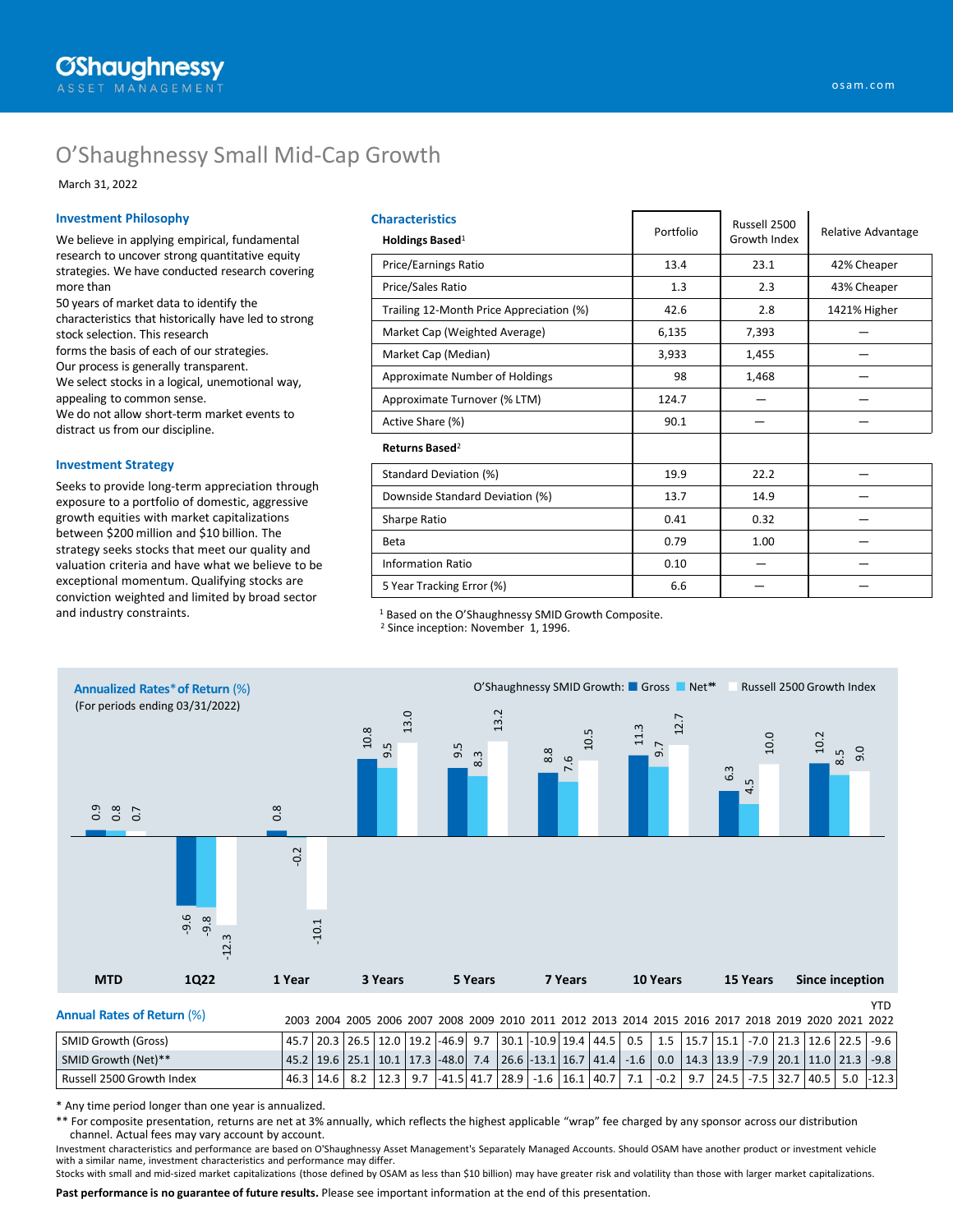## O'Shaughnessy Small Mid-Cap Growth

March 31, 2022

### **Base Rates** (11/01/1996 to 03/31/2022, gross of fees)

Base rates are a batting average for how often a strategy beats the Russell 2500 Growth over certain rolling time periods.

| <b>Rolling Periods</b> | Won | Lost | <b>Base Rate</b> | Avg. Excess<br>Return |
|------------------------|-----|------|------------------|-----------------------|
| 1-Year                 | 147 | 147  | 50%              | 0.4%                  |
| 3-Years                | 129 | 141  | 48%              | 0.4%                  |
| 5-Years                | 99  | 147  | 40%              | 0.6%                  |
| 7-Years                | 68  | 154  | 31%              | 0.2%                  |
| 10-Years               | 58  | 128  | 31%              | $-0.3%$               |
| 15-Years               | 58  | 68   | 46%              | $-0.5%$               |

#### **Top 10 Holdings**

|                            |       | Percent of<br><b>Portfolio</b> | Percent of<br>Russell 2500<br>Growth |
|----------------------------|-------|--------------------------------|--------------------------------------|
| ROBERT HALF INTL INC       |       | 2.2                            | 0.5                                  |
| CF INDUSTRIES HOLDINGS INC |       | 2.1                            | 0.0                                  |
| EXLSERVICE HOLDINGS INC    |       | 1.9                            | 0.2                                  |
| ADVANSIX INC               |       | 1.8                            | 0.0                                  |
| ON SEMICONDUCTOR CORP      |       | 1.7                            | 0.6                                  |
| <b>MUELLER INDUSTRIES</b>  |       | 1.7                            | 0.0                                  |
| ONTO INNOVATION INC.       |       | 1.7                            | 0.1                                  |
| CITY OFFICE REIT INC       |       | 1.6                            | 0.0                                  |
| INNOVIVA INC               |       | 1.6                            | 0.0                                  |
| DICKS SPORTING GOODS INC   |       | 1.6                            | 0.0                                  |
|                            | Total | 17.9                           | 1.4                                  |



### **About O'Shaughnessy Asset Management**

O'Shaughnessy Asset Management (OSAM) is a Stamford, Connecticut-based quantitative money management firm. We deliver a broad range of equity portfolios, from small cap to large cap and growth to value. Our clients are individual investors, institutional investors, and the high-net-worth clients of financial advisors. The firm's investment strategies are based on the research of James P. O'Shaughnessy, widely regarded as a pioneer in quantitative equity analysis. This research spans more than five decades, and Mr. O'Shaughnessy has been managing money based on its results since 1996.

For more information, please contact O'Shaughnessy Asset Management, LLC Six Suburban Avenue, Stamford, CT 06901 | 203.975.3333 | osam.com

#### Numbers may not add up due to rounding.

It should not be assumed that your account holdings correspond directly to any comparative indices. Individual accounts may experience greater dispersion than the composite level dispersion (which is an asset weighted standard deviation of the accounts in the composite for the full measurement period). This is due a variety of factors, including but not limited to, the fresh start investment approach that OSAM employs and the fact that each account has its own customized re-balance frequency. Over time, dispersion should stabilize and track more closely to the composite level dispersion. Gross of fee performance computations are reflected prior to OSAM's investment advisory fee (as described in OSAM's written disclosure statement), the application of which will have the effect of decreasing the composite performance results (for example: an advisory fee of 1% compounded over a 10 year period would reduce a 10% return to an 8.9% annual return). Portfolios are managed to a target weight of 3% cash. Account information has been compiled by OSAM derived from information provided by the portfolio account systems maintained by the account custodian(s), and has not been independently verified. In calculating historical asset class performance, OSAM has relied upon information provided by the account custodian or other sources which OSAM believes to be reliable. OSAM maintains information supporting the performance results in accordance with regulatory requirements. Please remember that different types of investments involve varying degrees of risk, that past performance is no guarantee of future results, and there can be no assurance that any specific investment or investment strategy (including the investments purchased and/or investment strategies devised and/or implemented by OSAM) will be either suitable or profitable for a prospective client's portfolio. OSAM is a registered investment adviser with the SEC and a copy of our current written disclosure statement discussing our advisory services and fees continues to remain available for your review upon request.